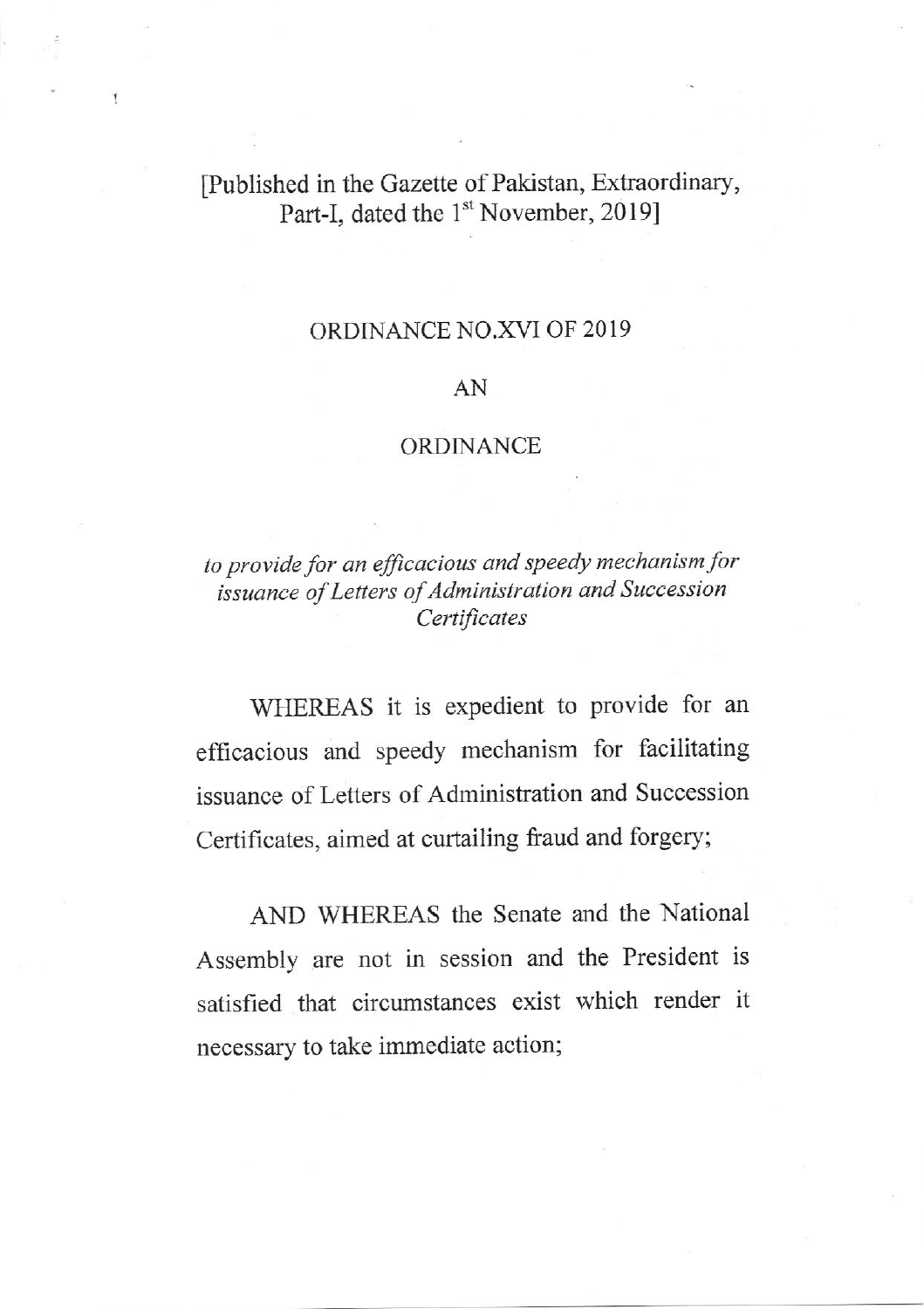NOW THEREFORE, in exercise of powers conferred by clause (1) of Article 89 of the Constitution of the Islamic Republic of Pakistan, the President is pleased to make and promulgate the following Ordinance:-

Short title, extent and commencement.-- (1) This Ordinance may  $1.$ be called the Letters of Administration and Succession Certificates Ordinance, 2019.

(2) It shall extend to the whole of Islamabad Capital Territory.

(3) This Ordinance or any part thereof shall come into force on such dates as the Government may, by notification in the official Gazette, appoint.

Definitions.—In this Ordinance, unless there is any thing 2. repugnant in the subject or context,-

- 'Authority' means the National Database and Registration  $(a)$ Authority established under section 3 of the Ordinance;
- (b) factual controversy' includes an objection by legal heirs or by any claimant of legal heirship, any dispute which may arise in establishing the identity of legal heirs which is not resolvable by the Authority or any situation, matter or event requiring adjudication or recording of evidence or where at least one of the legal heirs is a minor:
- $(c)$ 'Government' means the Federal Government;
- (d) *legal heir* 'means a person who has entitlement to a share in the property of the deceased;
- 'Ordinance' means National Database and Registration Authority  $(e)$ Ordinance, 2000 (VIII of 2000);
- 'prescribed' means prescribed by rules; and  $(f)$
- 'rules' means the rules made under this Ordinance.  $(g)$

3. Issuance of Letters of Administration or Succession Certificates.-Notwithstanding anything contained in any other law for the time being in force, the Authority may issue Letters of Administration or Succession Certificates, as the case may be, to the legal heirs of a deceased in respect of immovable or movable property, in accordance with the Family Registration Certificate maintained by the Authority.

 $-2 -$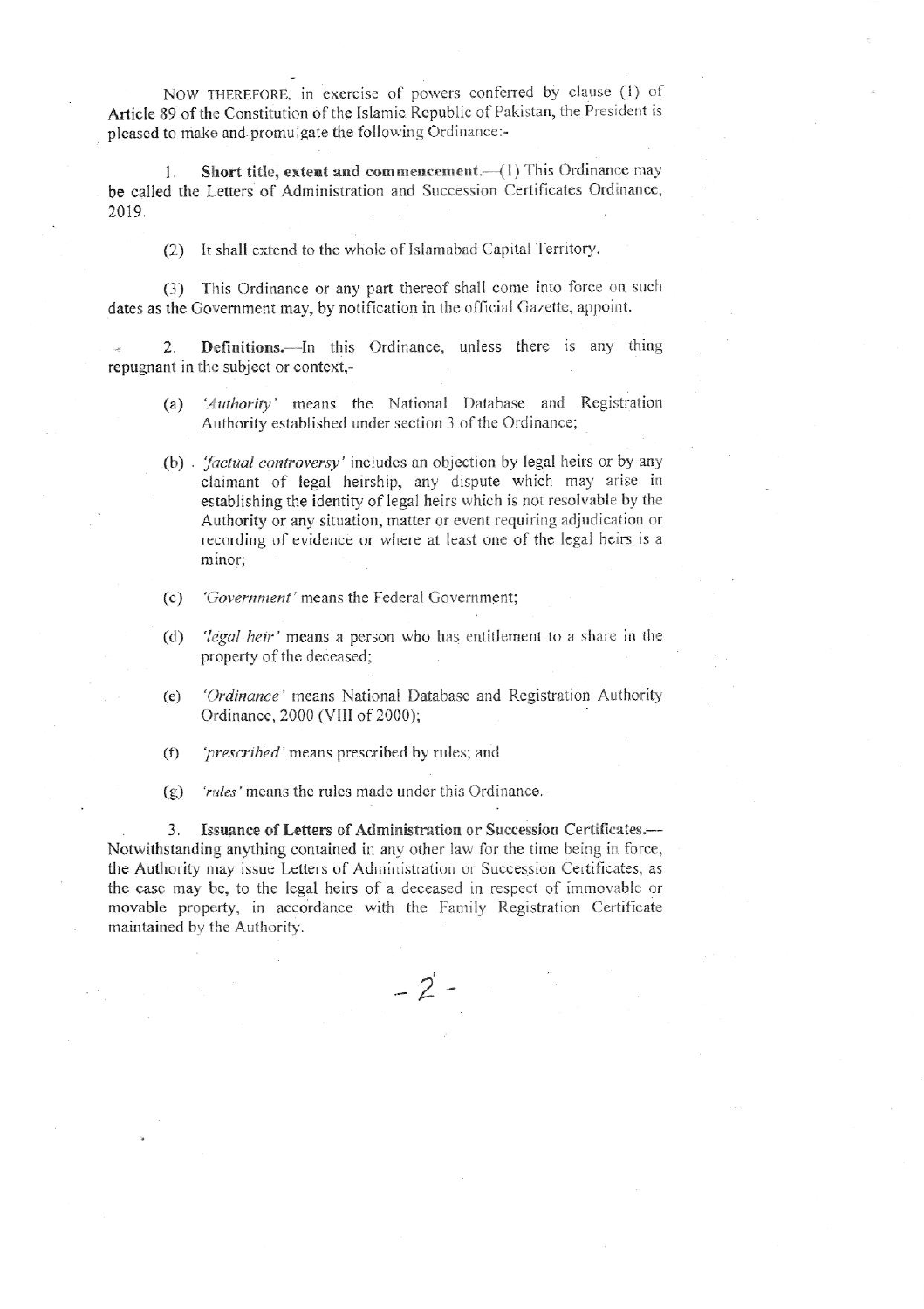$\overline{4}$ . Establishment of Succession Facilitation Unit.-(1) The Authority shall establish a Succession Facilitation Unit for the purpose of receipt, processing and assessment of applications for grant of Letters of Administration and Succession Certificates.

(2) For the purpose of sub-section (1), the Authority may notify any of its existing offices as Succession Facilitation Unit, at such place or places as it may deem appropriate.

(3) The Authority may, from time to time, appoint officers, staff, experts, consultants, advisers and other employees, on such terms, and conditions as it may deem fit, for the purpose of carrying functions under this Ordinance.

Functions of the Succession Facilitation Unit.-The Succession 5. Facilitation Unit shall perform the following functions, namely:-

- receive applications for grant of Letters of Administration and  $(a)$ Succession Certificates, as the case may be, from legal heirs of the deceased;
- process and assess the applications by way of a summary enquiry as  $(b)$ prescribed, and in case of any factual controversy amongst the legal heirs decline to assess the applications for filing afresh before the appropriate forum in accordance with the provisions of the Succession Act, 1925 (XXXIX of 1925) or any other applicable law:
- (c) maintain an online portal providing for updated record of the Letters of Administration and Succession Certificates issued under this Ordinance; and
- (d) discharge or perform such functions as are incidental, ancillary or necessary for carrying out the purposes of this Ordinance.

6. Application for Letters of Administration or Succession Certificates. (1) An application for grant of Letter of Administration or Succession Certificate, as the case may be, shall be made to the Authority by the legal heirs:

Provided that legal heirs may also authorize in the prescribed form, one amongst themselves, to act on behalf of all other legal heirs, for the purpose of filing an application under this Ordinance.

(2) An application may be filed in the notified office of the Authority within whose jurisdiction the deceased ordinarily resided at the time of his death, or within whose jurisdiction any property or asset of the deceased is located.

 $-3-$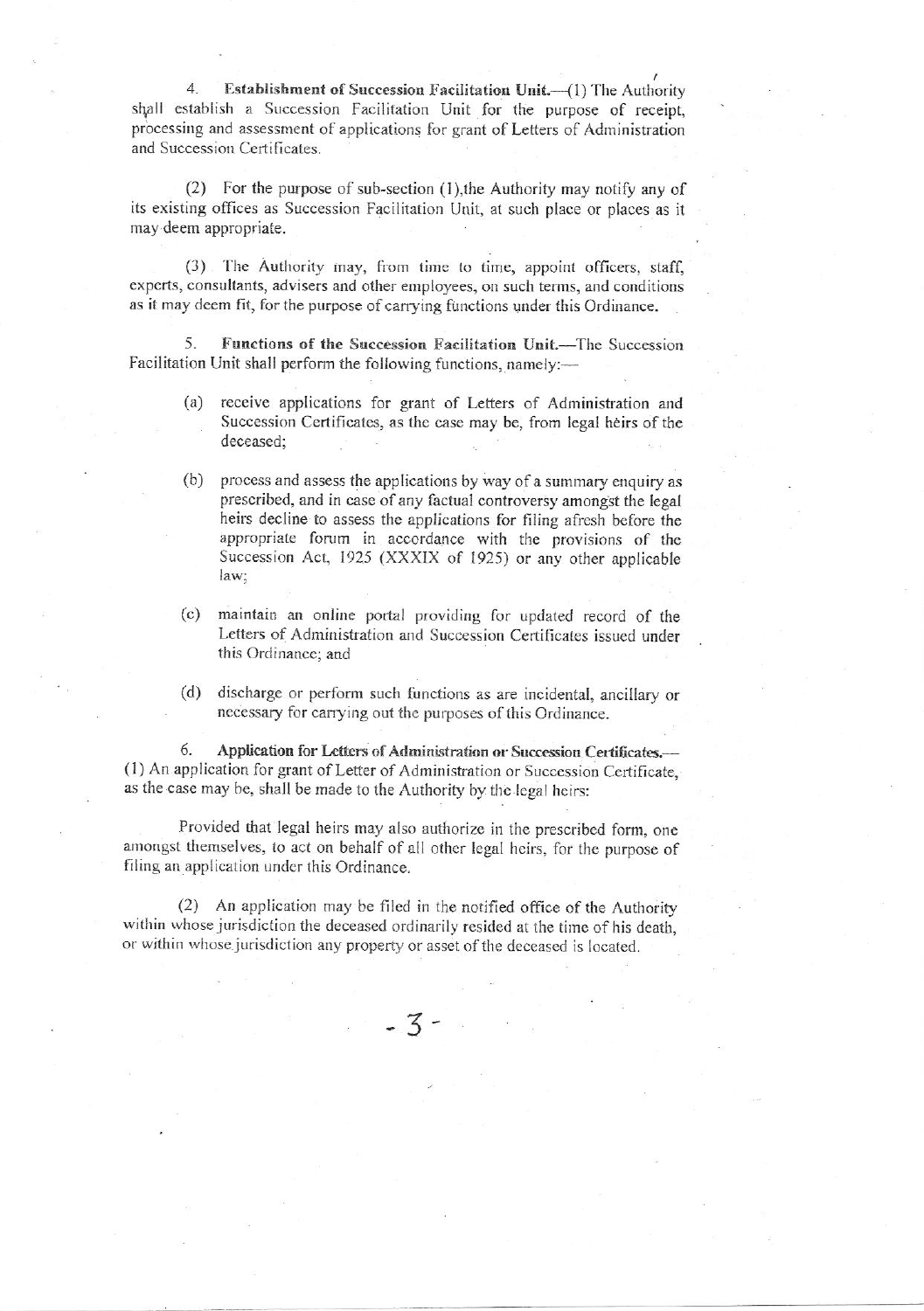$\iota$ (3) The following documents shall be appended along-with the application,-

- death certificate of the deceased;  $(a)$
- list of the legal heirs and copies of their national identity cards;  $(b)$
- an authorization in the prescribed form by the legal heirs in favour  $(c)$ of the applicant as provided in proviso to sub-section (1); and
- details of immovable and movable property in respect of which the  $(d)$ Letter of Administration or Succession Certificate is applied for.

(4) Upon receipt of the application, a notice to the general public shall be published on a web portal to be maintained by the Authority and in one English language and one Urdu language daily newspaper of wide circulation.

(5) Where no objection or claim is received within fourteen days of the publication of notice, the Authority shall, in any of its notified office, obtain the bio-metric verification of the applicant and all the legal heirs:

Provided that where bio-metrics of a legal heir is not verified, the Authority may require the legal heir to appear in person before the Authority on a date fixed by the Authority:

Provided further that the Authority may resort to any other modern device with a view to satisfying itself as to the identity of any legal heir:

Explanation.-The bio-metric verification can be undertaken at any notified office within Pakistan or abroad.

(6) Upon satisfactory compliance of the codal formalities mentioned in this section, the applicant shall appear before the Authority on a date fixed by it, whereafter the Authority shall issue the Letter of Administration or Succession Certificate, as the case may be, in favor of all legal heirs of deceased with details of their respective shares as provided in the personal law of such legal heirs.

The Letters of Administration or Succession Certificates issued under this Ordinance shall have the same effect as if the same have been issued under the Succession Act, 1925 (XXXIX of 1925).

Forms of Letters of Administration and Succession Certificates.-7. Letters of Administration and Succession Certificates shall be issued, as nearly as circumstances admit, in the forms prescribed by the Authority.

 $-4-$